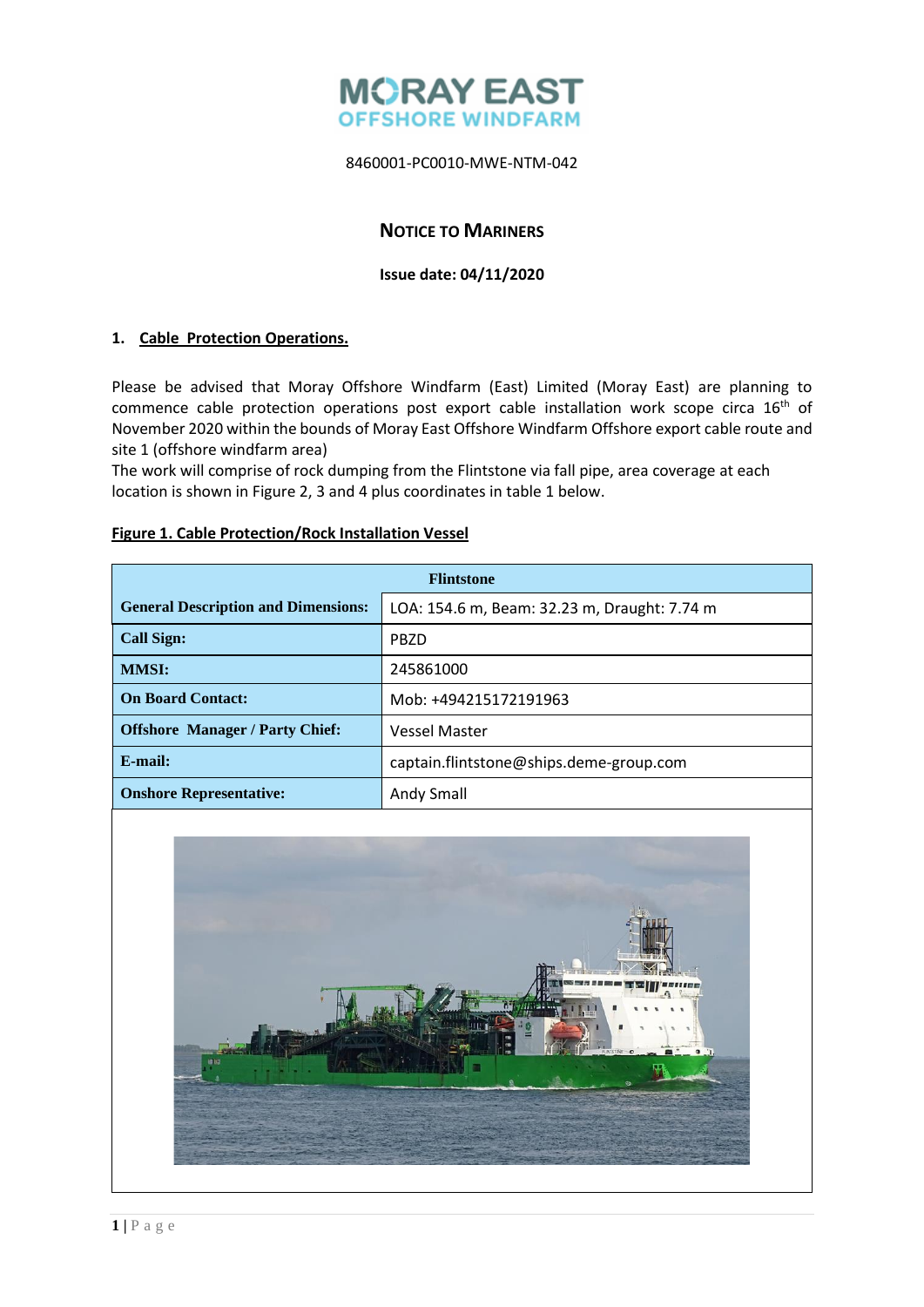

#### **Figure 2. Nearshore Cable Protection Areas**

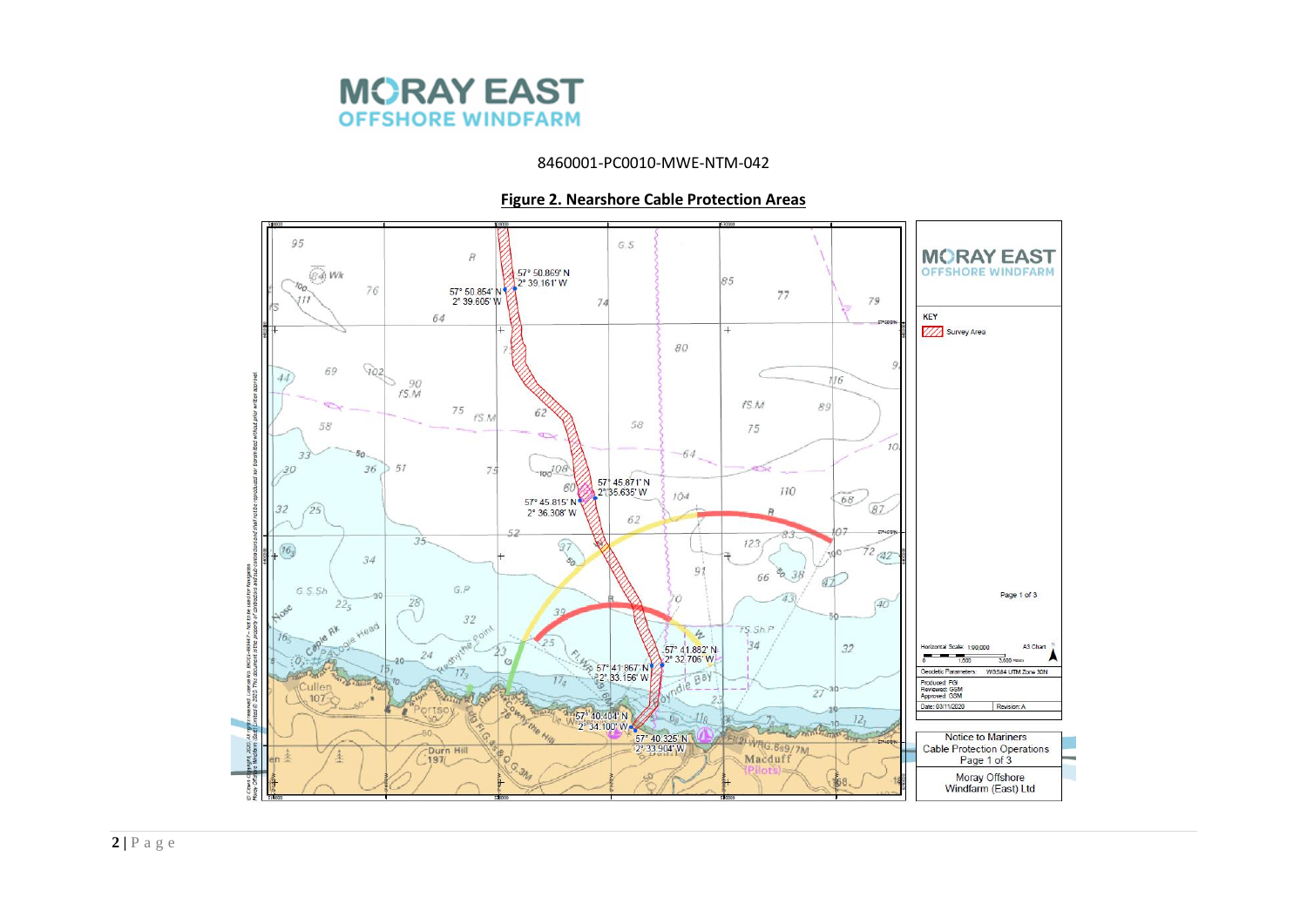

## Figure 3. Mid Cable route protection area

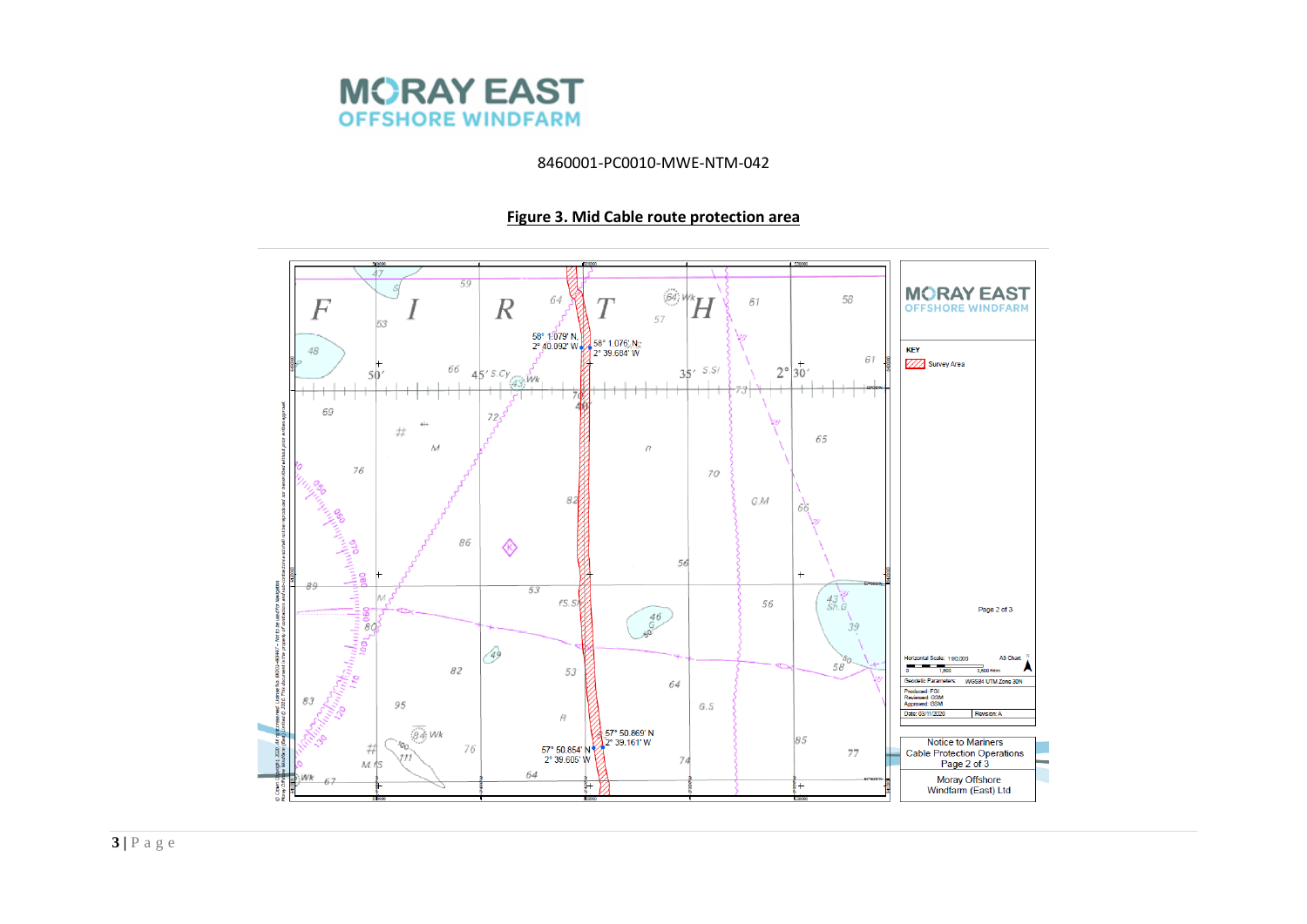![](_page_3_Picture_0.jpeg)

#### **Figure 4. Site 1 Cable Protection Areas**

![](_page_3_Figure_3.jpeg)